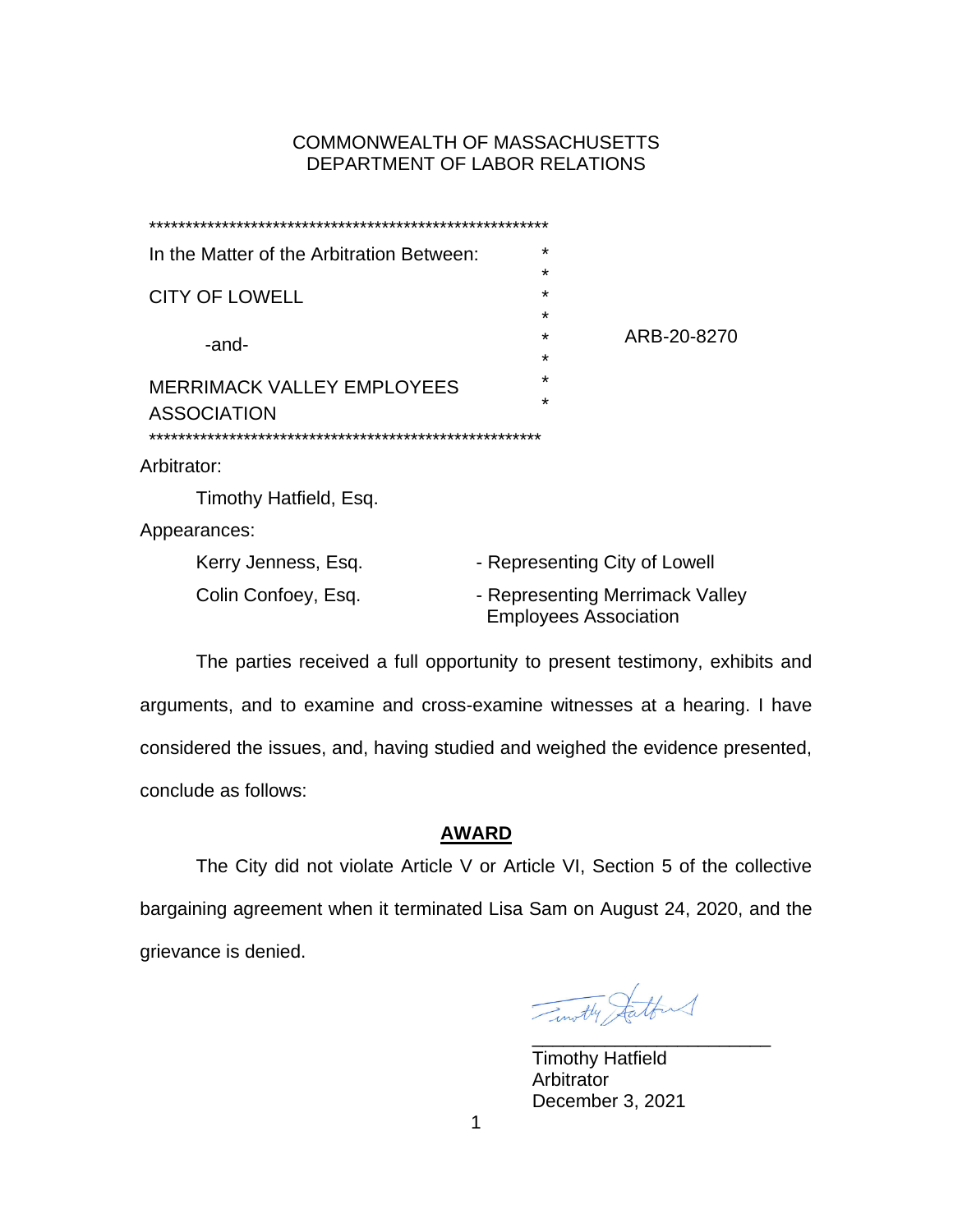## **INTRODUCTION**

Merrimack Valley Employees Association (Union) filed a unilateral petition for Arbitration. Under the provisions of M.G.L. Chapter 23, Section 9P, the Department of Labor Relations (Department) appointed Timothy Hatfield, Esq. to act as a single neutral arbitrator with the full power of the Department. The undersigned Arbitrator conducted a virtual hearing via Web-Ex on February 11, 2021.

The parties filed briefs on March 12, 2021.

## **THE ISSUE**

Did the City's termination of Health/Sanitary Code Inspector Lisa Sam on

August 24, 2020, violate Article V (Management Rights of Employer) or Article VI,

Section 5 (Progressive Discipline) of the Association's Collective Bargaining

Agreement with the City? If so, what shall be the remedy?

## **RELEVANT CONTRACT LANGUAGE**

The parties' collective bargaining agreement (Agreement) contains the following pertinent provisions:

# **ARTICLE V MANAGEMENT RIGHTS OF EMPLOYER**

Except in case of conflict with the terms of this Agreement, the City reserves unto itself the regular and customary functions of municipal management, and reserves and retains all powers, authority and prerogatives including, but not limited to – the right to manage affairs of the City, to maintain and improve efficiency of the operation; to determine the methods, means, processes and personnel by which operations are to be conducted, to determine the size of and direct the activities of the working force, to assign work, to determine the work tasks, classification and standards of productivity and performance, and to evaluate employees with regard thereto: to hire,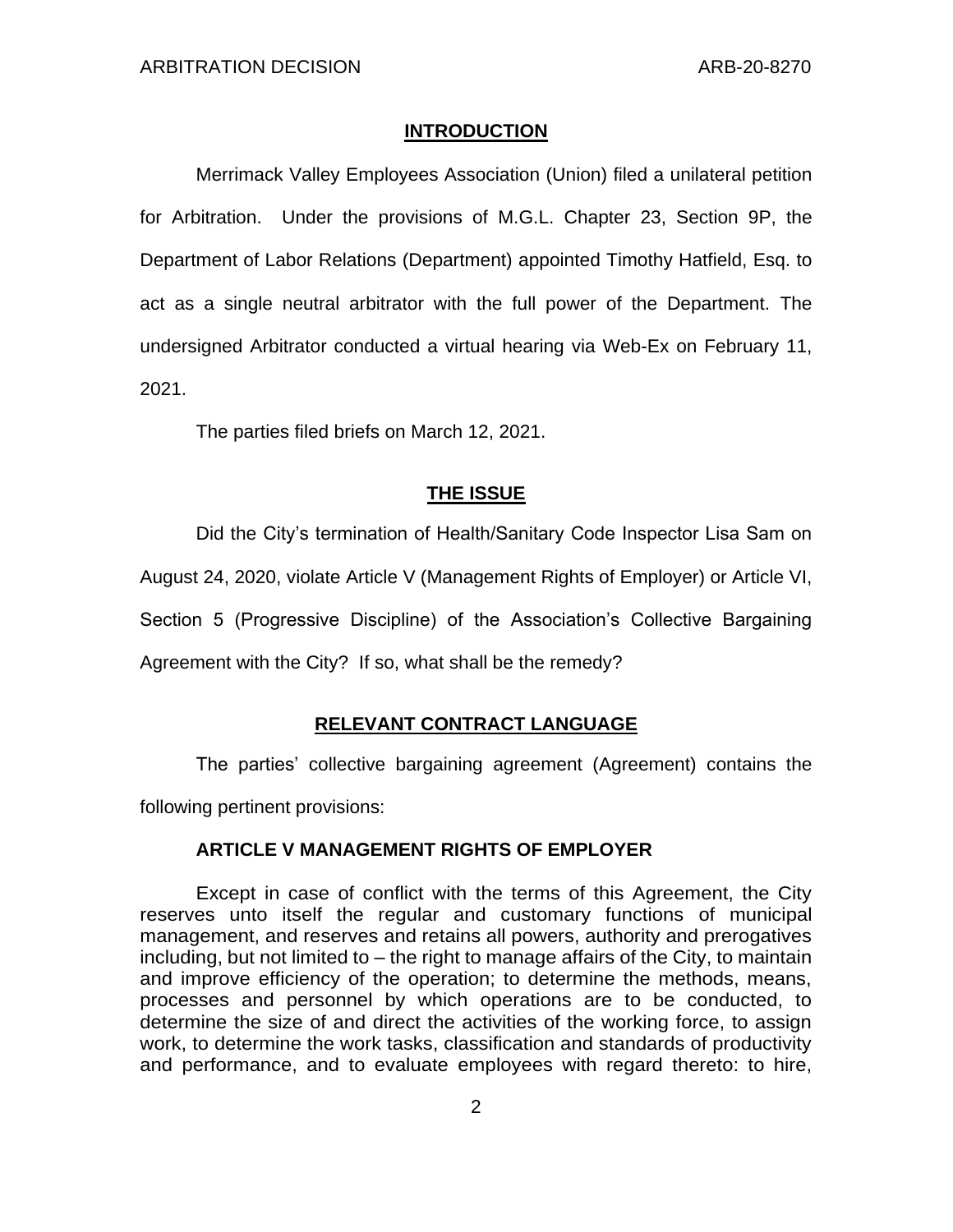promote, discipline, suspend and discharge employees for just cause, and to issue reasonable rules and regulations governing the conduct of each department, providing that such rules and regulations are not inconsistent with the express provisions of this Agreement.

# **ARTICLE VI GRIEVANCE PROCEDURE AND ARBITRATION (IN PART)**

Section 5. The City agrees to apply progressive discipline in the following stages: verbal warning, written warning, suspension, termination. The department head shall have discretion to begin the progression at the point most suitable for the seriousness of the infraction, with the understanding that all but illegal or similarly egregious infractions will begin at stage one. …

## **FACTS**

The City of Lowell (City) and the Union are parties to a collective bargaining

agreement that was in effect at all relevant times to this arbitration. Lisa Sam (Sam)

worked as a Health Inspector / Sanitary Code Enforcement Inspector in the City's

Inspectional Services Department for nineteen years. Sam's duties included

inspections of homes and businesses within the City and the monitoring of COVID-

19 regulation compliance by City businesses.

On March 25, 2020, the City issued Guidelines for Employees During

Current State of Emergency. Included in this Guideline was a section on Travel

Recommendations which stated:

Employees are strongly encouraged to follow Governor Baker's March 10th declaration of a State of Emergency which included ending all out-of-state travel for State employees and requested other employers follow the same course of action. City of Lowell employees who have traveled (particularly those that have traveled through airports and/or ferry/cruise ship services, and/or places or countries that are considered "hot spots") are required to notify their Department Head in writing, disclosing where they traveled to and the dates of travel. Such employees will likely be required to stay home to monitor for symptoms during a 14-day period, or greater. In the event an employee lacks accumulated sick time, other available time (vacation/personal days) may be used. In the event that an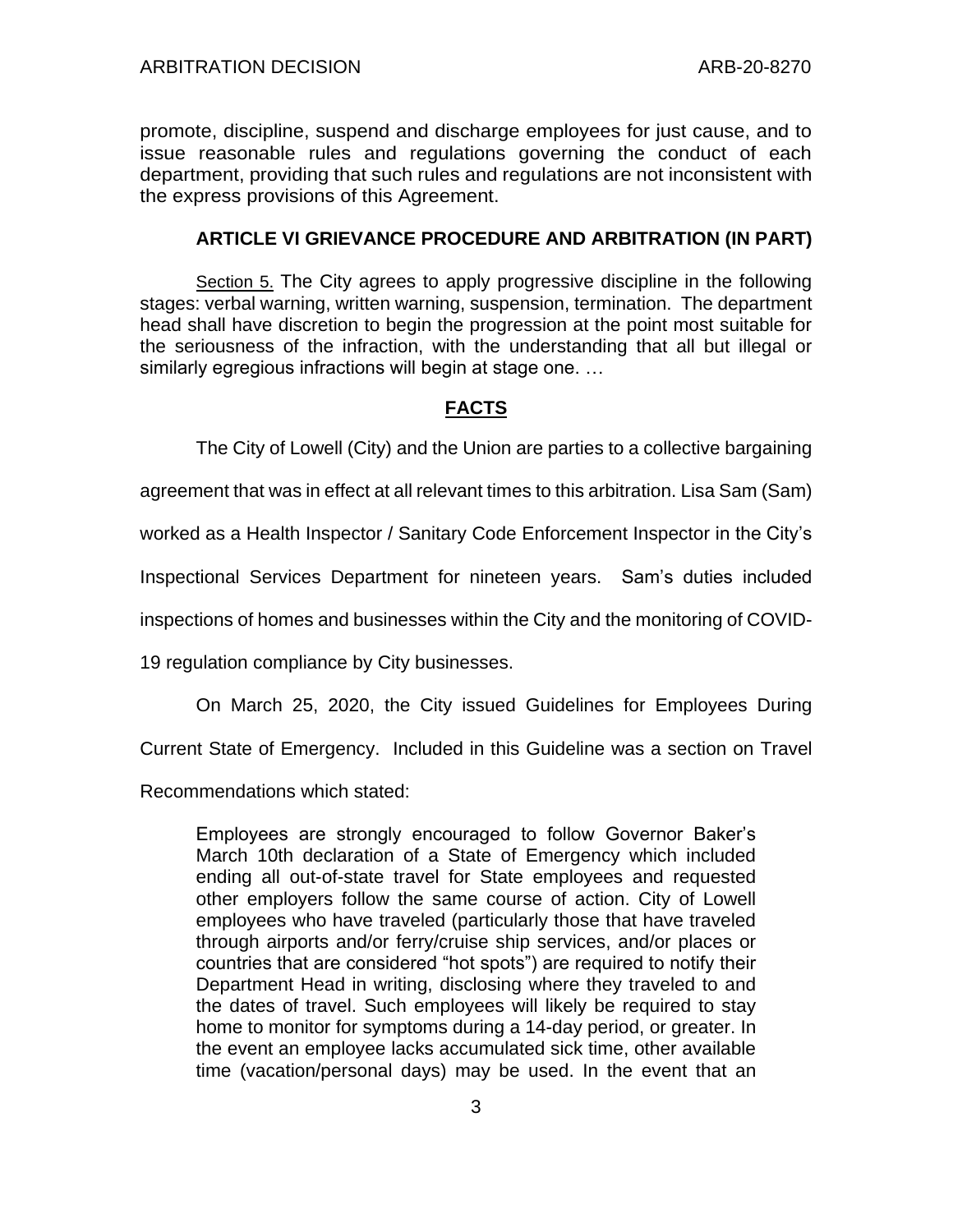employee has no accrued time, the employee will be allowed to be absent without pay.

On May 28, 2020, Sam traveled to Florida and returned to Massachusetts on June 1, 2020. Sam failed to inform her department head, Eric Slagle (Slagle) until June 9, 2020, of her trip. Upon emailing Slagle on June 9, 2020, Sam was informed that she would need to quarantine for fourteen days before she could return to work. Sam was out of work until June 16, 2020.

On June 22, 2020, City Manager Eileen Donoghue (City Manager Donoghue) disseminated the City of Lowell COVID-19 Travel Policy (Travel

Policy). This policy stated:

Employees are required to notify their department heads in writing, if traveling to a country or place with a CDC Level 2 or 3 alert. Additionally, employees who have traveled through airports or utilized ferry/cruise ship services are also required to notify their department heads. Employees should be aware that travel restrictions on a Federal and State level are always subject to sudden change.

Upon returning from such travels, you will be required to stay home to monitor for symptoms during a 14-day period. You may also be asked to provide a letter or certification indicating that you have been cleared to return to work. Employees who choose to travel to or through such places, and are required to quarantine as a result, will be required to use their own accrued time during the 14-day quarantine period. Family First benefits will not available under these circumstances.

On July 15, 2020, City Manager Donoghue sent an email to all employees

that stated in part:

Masks/Face Coverings

On May 6, 2020, I issued a memorandum to all City of Lowell employees concerning the use of face coverings by city employees. This memorandum was issued as an order to comply with state-level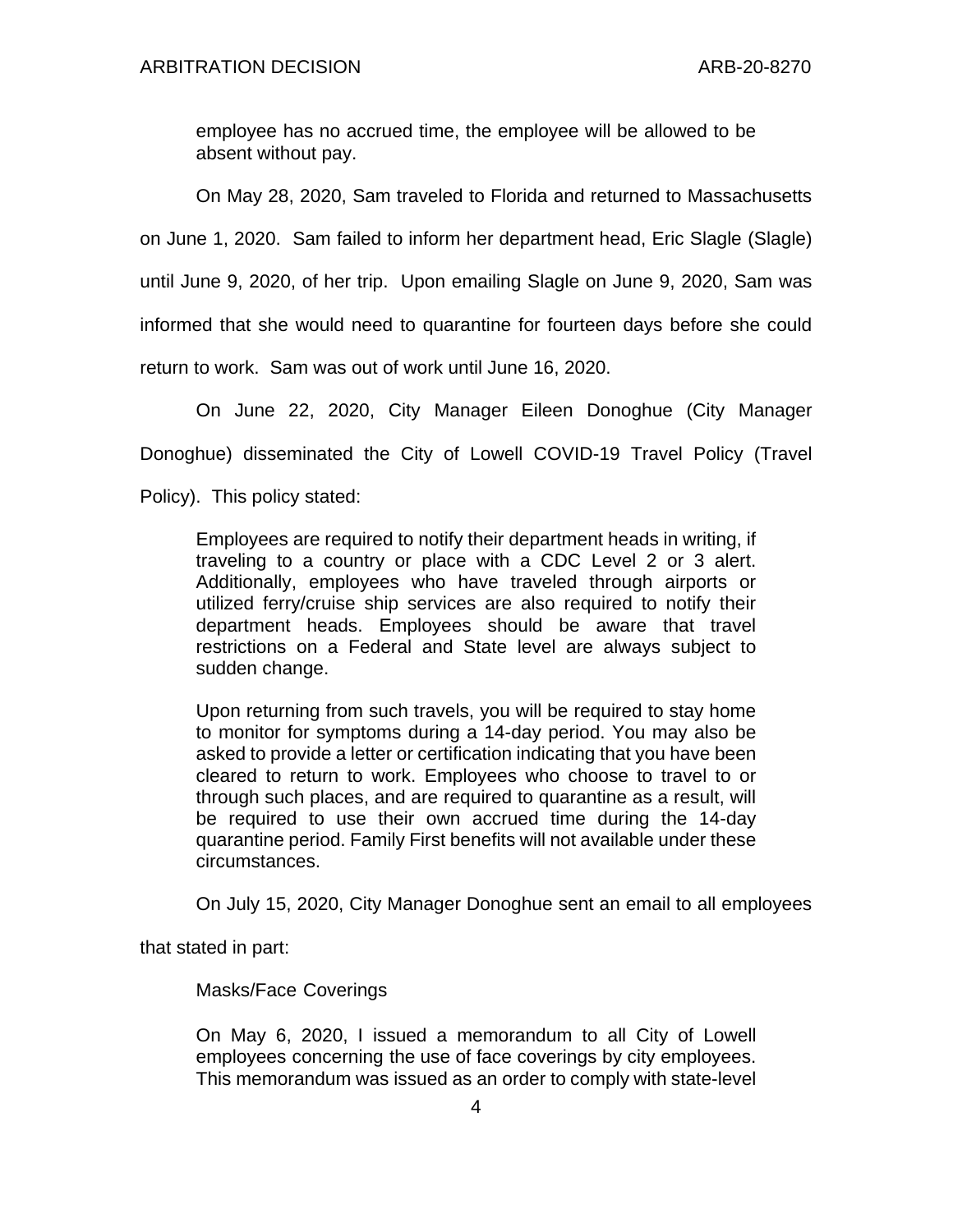orders and guidance concerning the spread of COVID-19. To further clarify the policy stipulated in this previous communication, **it is a requirement that employees to wear face coverings in common public areas, in offices other than theirown, when entering and exiting City buildings, and in their own office setting when they are not able to remain 6 feet apart from others.** (Emphasis in original)

Please be advised that this policy is mandatory. During the ongoing state of emergency, it is a directive that will be enforced in the same manner as other directives for City employees. Those who require an accommodation for medical reasons, should contact HR.We appreciate your cooperation with this simple yet critical measure to keep our workplace safe.

On July 22, 2020, Sam drove to North Carolina to visit her daughter who is in the Marines and stationed at Camp Lejeune. Sam wanted to visit her daughter after being unable to see her during her earlier Florida trip. Sam did not inform her supervisor Shawn Machado (Machado) or Department Head Slagle that she intended to leave the state. Upon her return from her trip on July 29, 2020, Sam again did not inform anyone of her out of state travels and did not quarantine prior to returning to work.

On July 29, 2020, during her workday, Sam conducted at least one health inspection in the community, and was observed working without her mask during a time she was unable to social distance in the office. A colleague reported this information, and the fact that Sam had traveled to North Carolina, to Machado. Machado then asked Sam if she had traveled to North Carolina over the weekend. Sam's initial reaction was to ask who had told him that and then, when Machado declined to tell her, she lied to him and said that she had not traveled to North Carolina.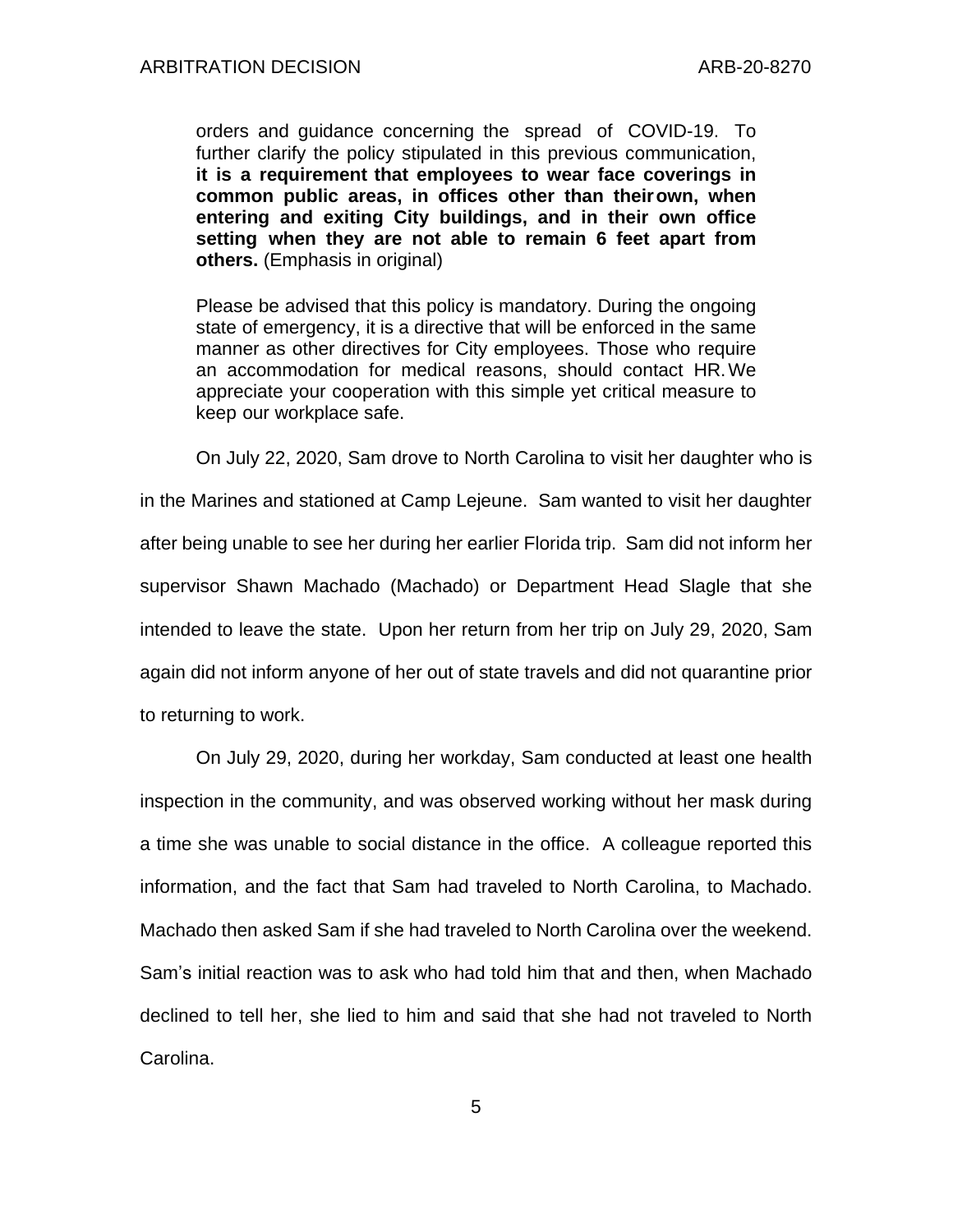On July 30, 2020, Sam sent an email to Slagle which stated:

I am out sick today. Attached please find my timesheet. I went to North Carolina to visit my daughter in the Marines over the weekend. Shawn asked me last night if I did. I lied to him. He said I should quarantine. Can I work from home? Thanks, Lisa Sam.

Sam was instructed to quarantine for fourteen days and was told she could not

work from home. On August 17, 2020, Sam was placed on paid administrative

leave pending an investigation.

On August 24, 2020, Sam was terminated for violations of City policies. In

the termination letter, City Manager Donoghue stated:

I find that there is sufficient evidence to support the following instances of malfeasance and/or misconduct on your part, as stated within this notice and as summarized below:

1. You willfully violated the COVID-19 Travel Policy by not informing your department head in writing of your travel to North Carolina.

**2. You willfully violated the COVID-19 Travel Policy by failing to quarantine for fourteen days upon your return from North Carolina.**

**3. You endangered the health and welfare of your colleagues and members of the public by failing to wear a mask and by performing health inspections upon your prohibited return to work.**

Your conduct is directly inconsistent with your responsibilities as a Heath Inspector/Sanitary Code Enforcement Inspector required to enforce COVID restrictions at businesses throughout the City of Lowell.

# **4. You willfully lied to your supervisor about your travel to a restricted location.**

Your actions are wholly inconsistent with the policies and procedures you agreed to uphold as a condition of your employment.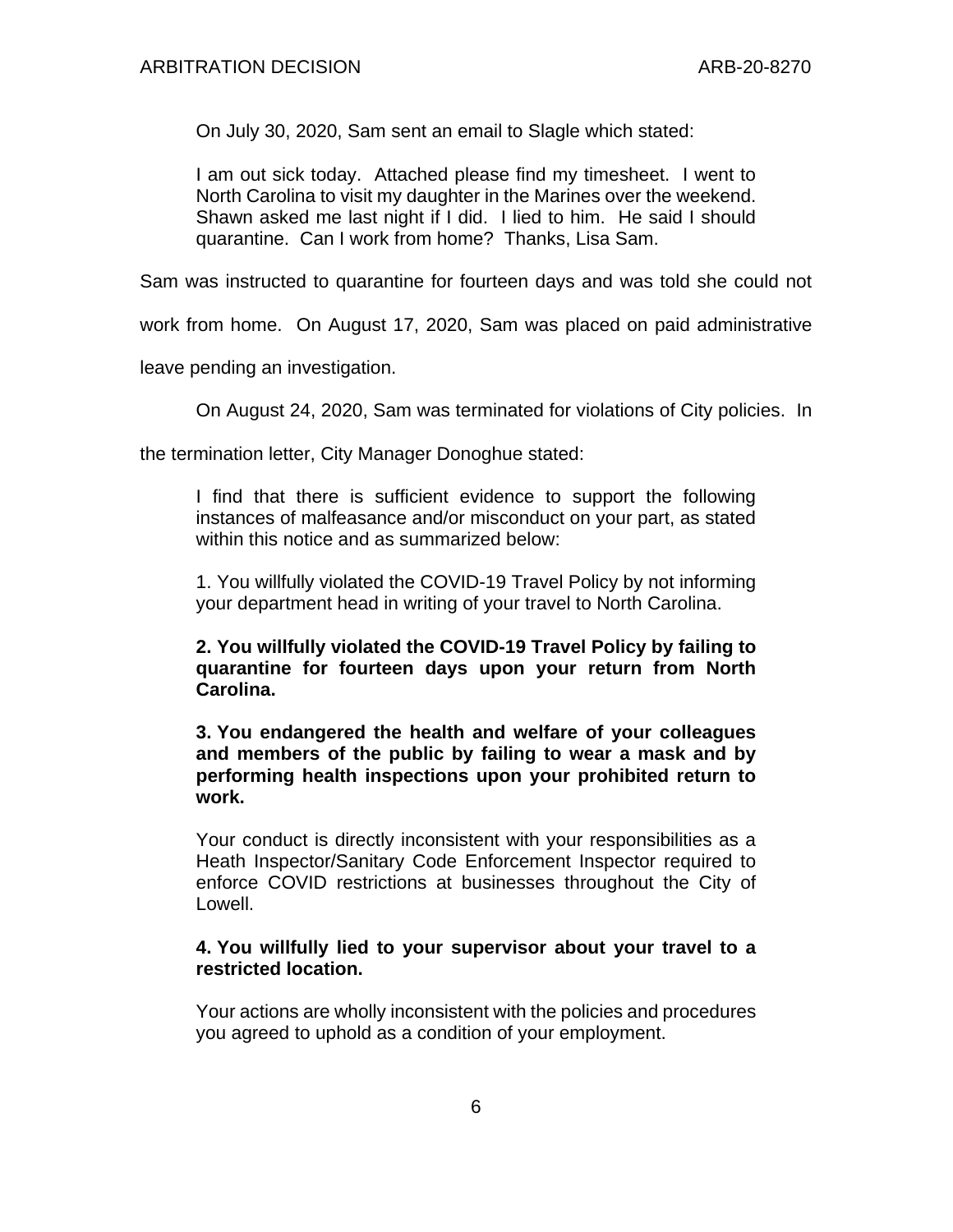# **5. Your actions demonstrate conduct unbecoming a City employee.**

 A grievance was filed by the Union that was denied at all steps of the grievance procedure and resulted in the instant arbitration.

## **POSITIONS OF THE PARTIES**

# **THE EMPLOYER**

The question at the heart of this arbitration is whether, under the just cause standard, the City was justified in terminating Sam on August 24, 2020, for willful violation of City policies, including: traveling without notifying her supervisor; returning to work without quarantining and thus posing a risk to the health of her colleagues and the public; and lying to her supervisor about her actions, all conduct unbecoming a City employee.

## Weingarten Rights Not Violated

During the arbitration, the Union suggested that Sam's Weingarten rights were violated because she was not offered Union representation when Machado asked her whether she had traveled to North Carolina. Weingarten rights arise only in situations when an employee affirmatively requests representation during an investigative interview. It is debatable whether Machado's question to Sam about whether she had left the state constituted an investigative interview that would trigger Weingarten protections even if Sam had affirmatively requested representation, which she did not.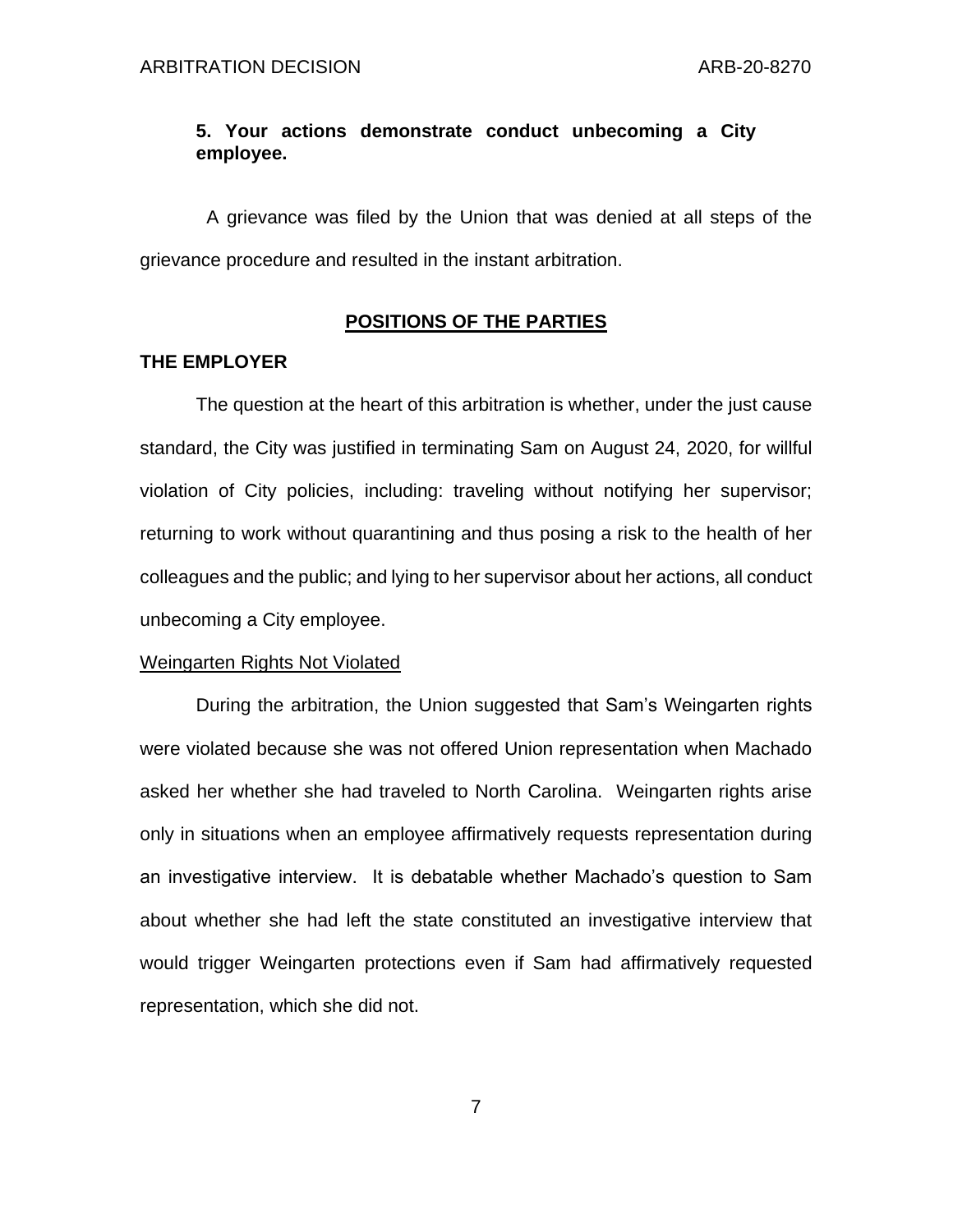Machado asked Sam a simple yes or no question because he was concerned that her presence in the office could pose a public health threat to the other employees and the public if she became infected with the coronavirus due to traveling to a high-risk area without spending the appropriate time in quarantine after returning to Massachusetts. Machado was not attempting to elicit evidence to support discipline against Sam, but rather to clarify information he had received from another employee. Certainly, he could not have anticipated that Sam would lie to him. Even if Machado's question is deemed part of an investigatory interview, the fact remains that Sam did not request union representation before answering. It is the employee's right to determine whether the presence of a union representative is more or less advantageous to her interests. Machado was not obligated to suggest that Sam seek union representation, and she made no request for such representation herself. Therefore, there is no basis to assert that Sam's Weingarten rights were violated.

#### Just Cause

Sam's willful violation of the travel policy constitutes substantial misconduct that adversely affects the public interest. By not quarantining after travel and then standing near her colleagues without a mask, contrary to City and State policies and regulations, Sam put her colleagues and members of the public in direct danger of infection from the coronavirus. The result of these poor decisions was that the City no longer had confidence in Sam's ability to perform the core function of her job, which is to interpret and enforce health and safety guidelines.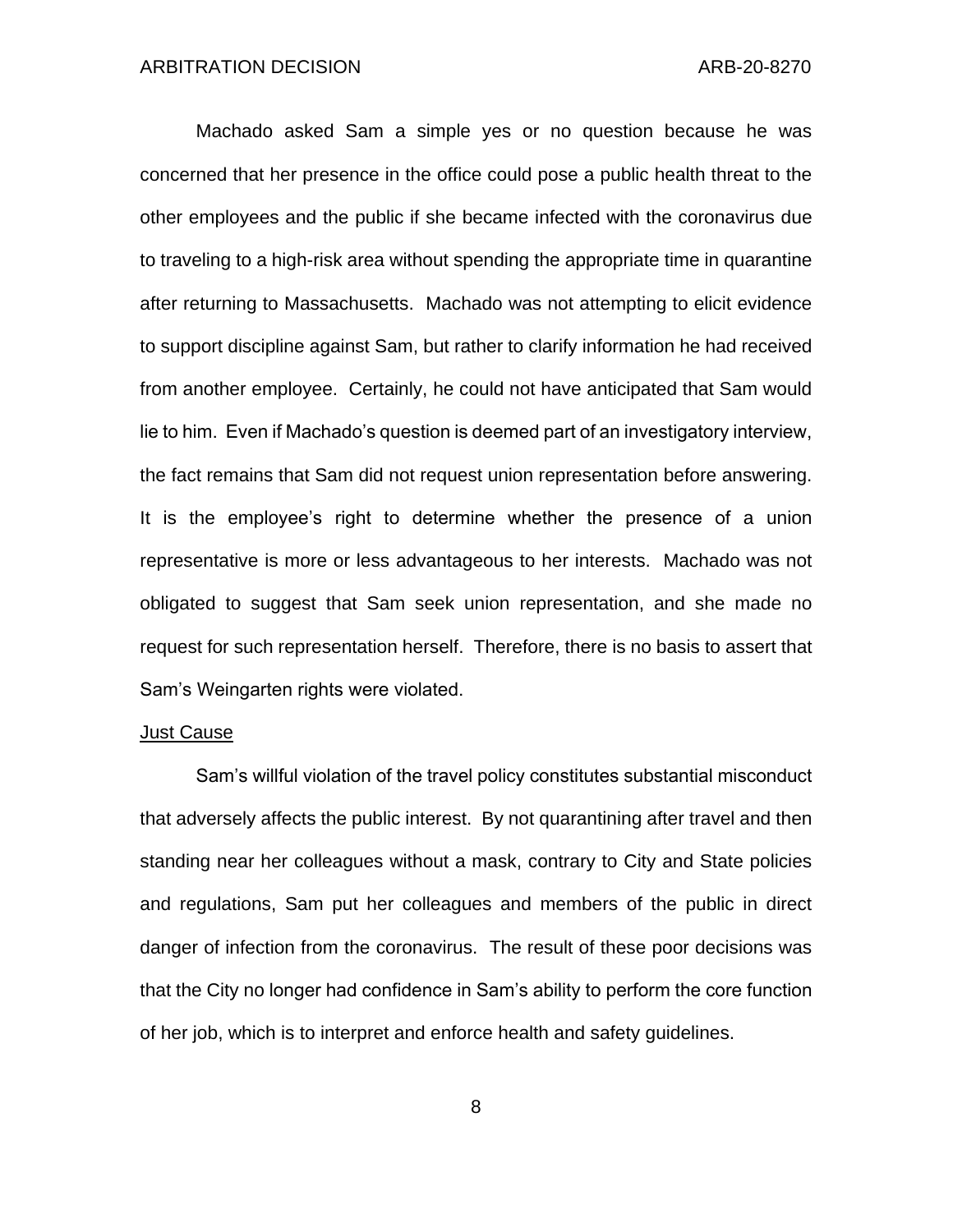Sam's position is one requiring public trust because she represents the City to residents and business owners in connection with enforcing health and safety regulations. Certain forms of employment carry a position of trust beyond that imposed by all public service. While on its face, the position of health inspector is less obviously a special position of public trust than that of a police officer or fire fighter, Sam is entrusted, because of her position, to enter residents' homes, as well as non-public areas of City businesses, to inspect and investigate potential violations of health and safety regulations. By going into the office and out in the field without quarantining, potentially exposing employees, business owners, and the public to a highly contagious virus, Sam violated that trust.

Further, by lying to her supervisor, Sam eroded the trust that she had gained from her many years of employment for the City. It is simply not credible that Sam did not understand that her travel to North Carolina would not require a quarantine, given the City's detailed June 22, 2020 travel policy as well as Sam's personal experiences with such requirements from her earlier travel in May 2020.

There can be no question that the City had just cause to terminate Sam's employment. Sam was in a position of public trust, tasked with enforcing health guidelines and regulations; it therefore goes to the heart of her responsibilities for the City that she must understand, observe, and execute all public health edicts of the State and the City. By violating the City's travel policy, she put her colleagues and the public in danger. Further, by her own testimony and in writing, she admitted to lying to her supervisor. If she truly thought her travel was permissible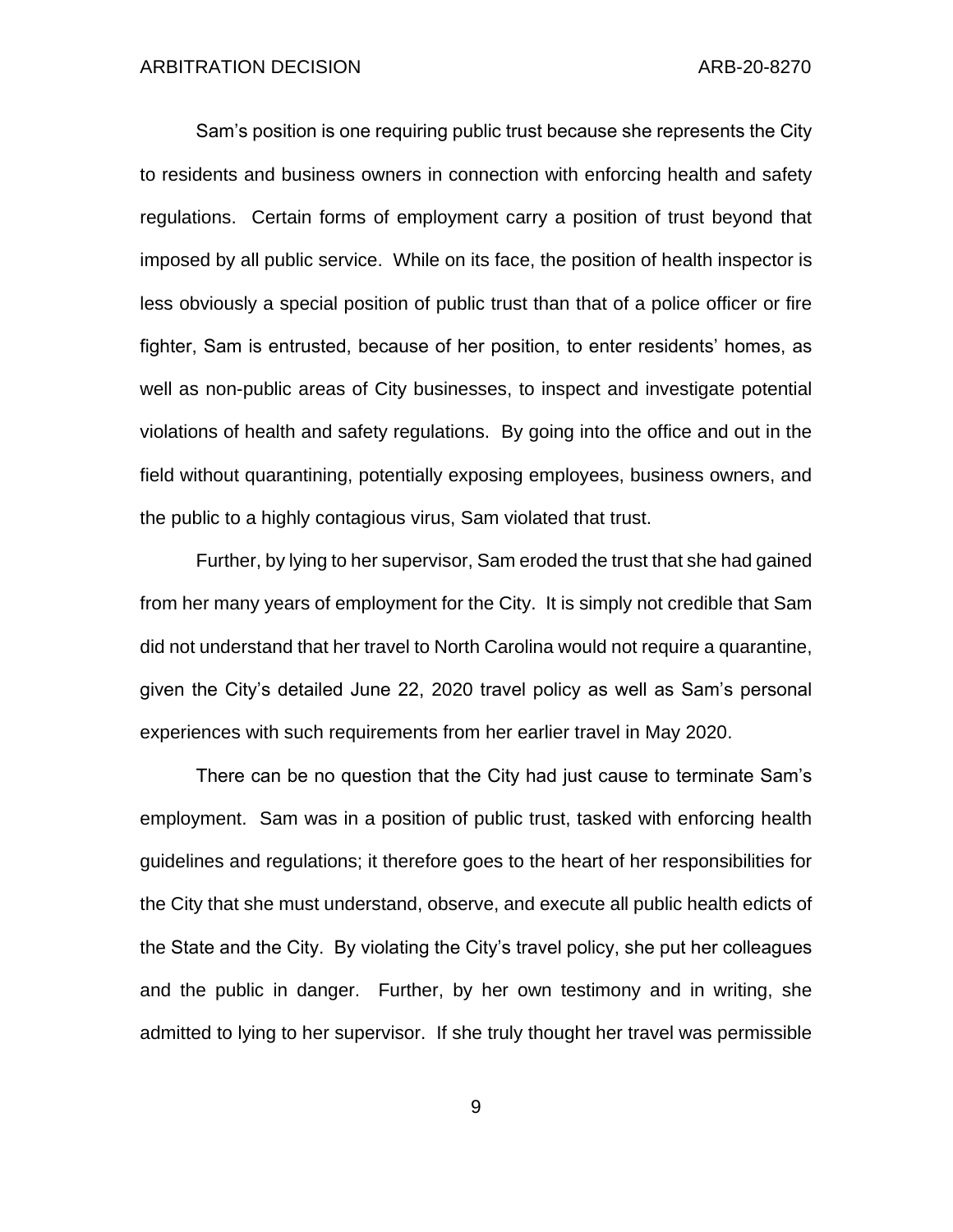and did not pose a risk, why did she not simply tell Machado that she had driven to North Carolina when asked?

On these undisputed facts, involving conduct that violated City policy, of which Sam was aware, the content of which relates directly to the responsibilities of her job, and which potentially risked the health and safety of her colleagues and the public, compounded with lying to her supervisor, it can hardly be said that Sam's acts constituted something other than substantial misconduct which adversely affected the public interest. For all the foregoing reasons, the City requests that the discharge be upheld.

#### **THE UNION**

The Union's position in this case is simple. Even if the Arbitrator concludes that Sam committed the misconduct that is alleged, the City has failed to meet its heavy burden of proving that it possessed the requisite just cause to terminate Sam's employment. The City's burden is heavy in this matter since not only does the collective bargaining agreement contain the traditional just cause provision, it also contains a progressive discipline requirement that must be met before an employee can be terminated. Accordingly, in view of the totality of the circumstances, including Sam's previously unblemished nineteen-year career in her position with the City, termination in this case is untenable and constitutes a violation of Article V and Article VI, Section 5 of the collective bargaining agreement.

The first two allegations against Sam are that she failed to follow the City's Travel Policy when she failed to notify Slagle in writing of her travel to visit her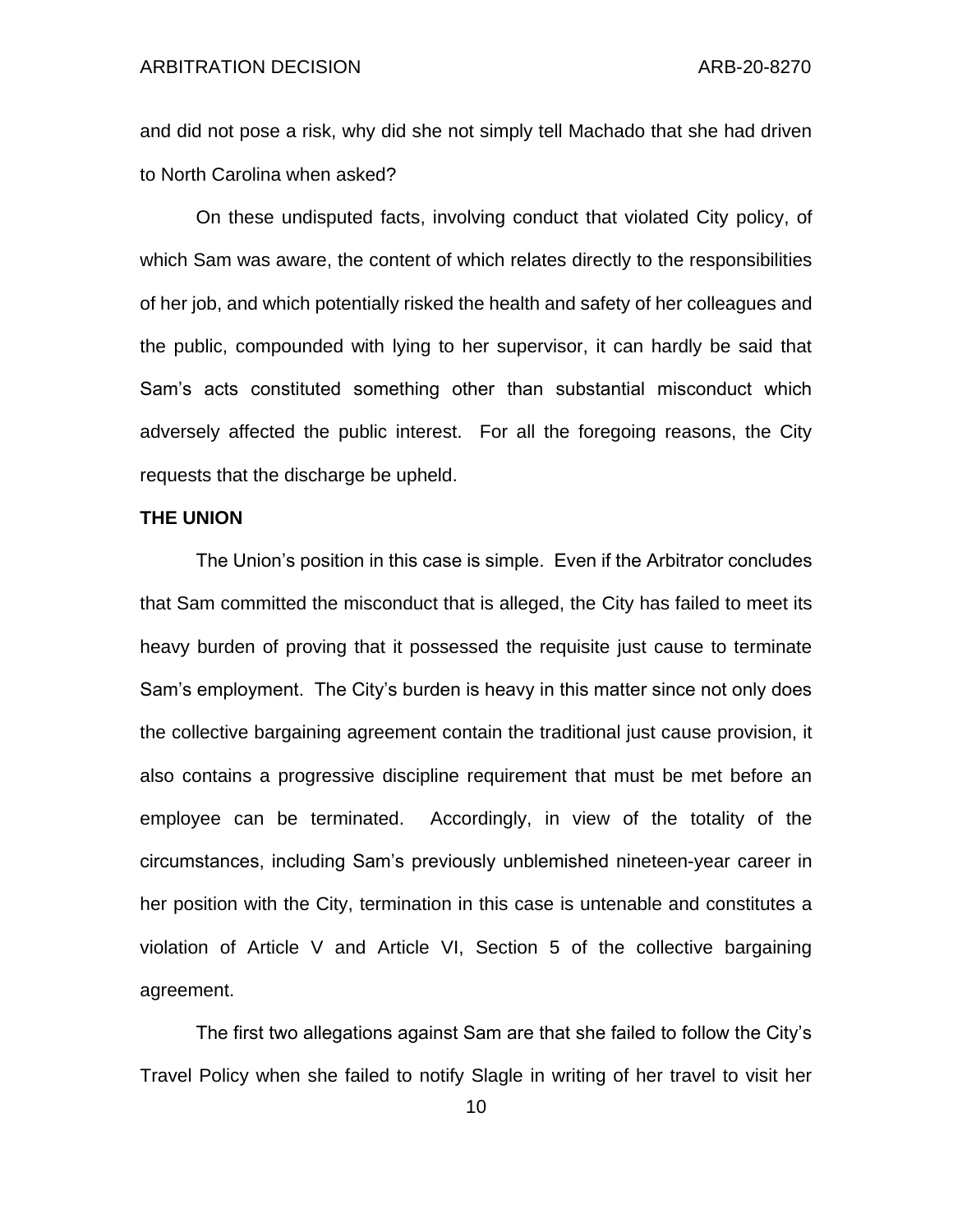daughter in North Carolina on July 22, 2020, and her subsequent failure to immediately quarantine upon her return on July 26, 2020 and her return to work on July 29, 2020. These facts are not in dispute, it is the Union's position that they simply don't rise to "illegal or similarly egregious infractions" under the clear language of Article VI, Section 5.

The City Travel Policy does not constitute a federal, state or local law, nor was the policy ever collectively bargained with the Union. Moreover, the Travel Policy was devoid of any language that warned employees that a violation of the policy could serve as the basis for discipline, never mind the termination of employment that was implemented in Sam's case. If the City's intent was to terminate any employee who violated the Travel Policy, then two things needed to occur. First, the City needed to negotiate and secure the Union's agreement to waive the provisions of Article V and Article VI. Second, the City needed to include an express warning within the Policy that notified employees that any violation of the Policy would result in termination. The City did neither of these things. Accordingly, by the express, clear, and unambiguous language of the collective bargaining agreement, the City was required to follow the tenets of progressive discipline in this case and should have issued a verbal warning to Sam instead of summarily terminating her employment.

### Modification of Discipline

It is well established that an arbitrator has the authority to modify penalties imposed by management. In support of this argument, the Arbitrator should consider the following factors.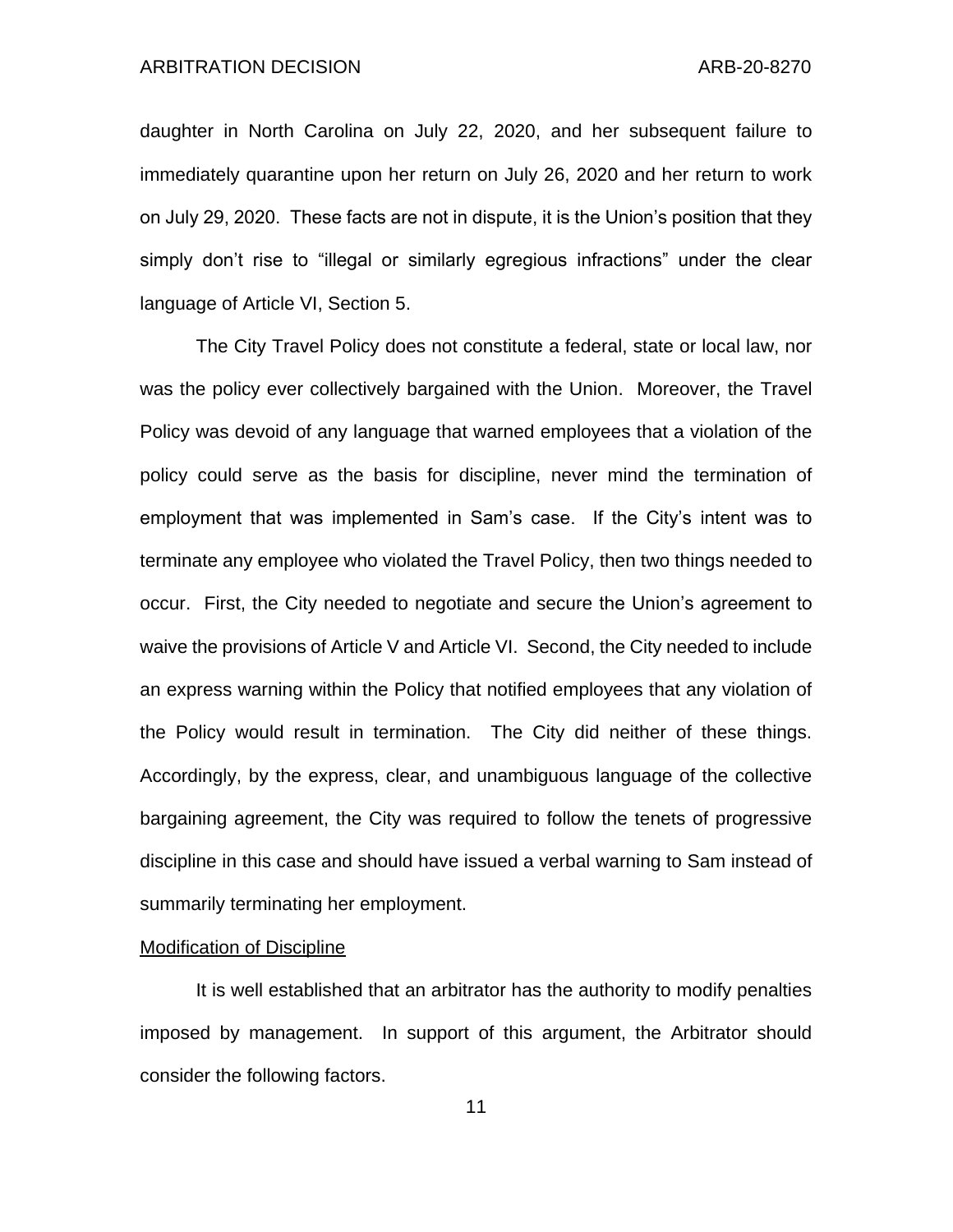#### ARBITRATION DECISION ARB-20-8270

#### Contract Language and Employment Record

As noted above, the collective bargaining agreement contains both a just cause provision and progressive discipline language that requires a verbal warning, a written warning, and a suspension in an employee's record before the penalty of termination can be imposed except in the event of a violation involving illegal or similarly egregious conduct. As the allegations in this case do not rise to that level and Sam had a nineteen-year career in the City with no discipline, the discipline should be modified.

# Nature of Travel and Lack of Specificity in Travel Policy

The Arbitrator should also consider the fact that Sam traveled by automobile to visit her daughter in North Carolina. The undisputed evidence shows that she drove directly to her daughter's apartment, and the only time she left was to go to a nearby park where she avoided interacting with people. She did not act irresponsibly.

Sam also testified that she was confused by the language of the Travel Policy that referred to "travel through airports or utilized ferry/cruise ship services. Sam did not believe that her automobile travel fell within the purview of the City's travel policy. Other issues with the City's travel policy include the lack of collective bargaining before implementation, the failure to define or provide employees with a list of restricted locations, and the failure to warn employees of potential discipline for violations.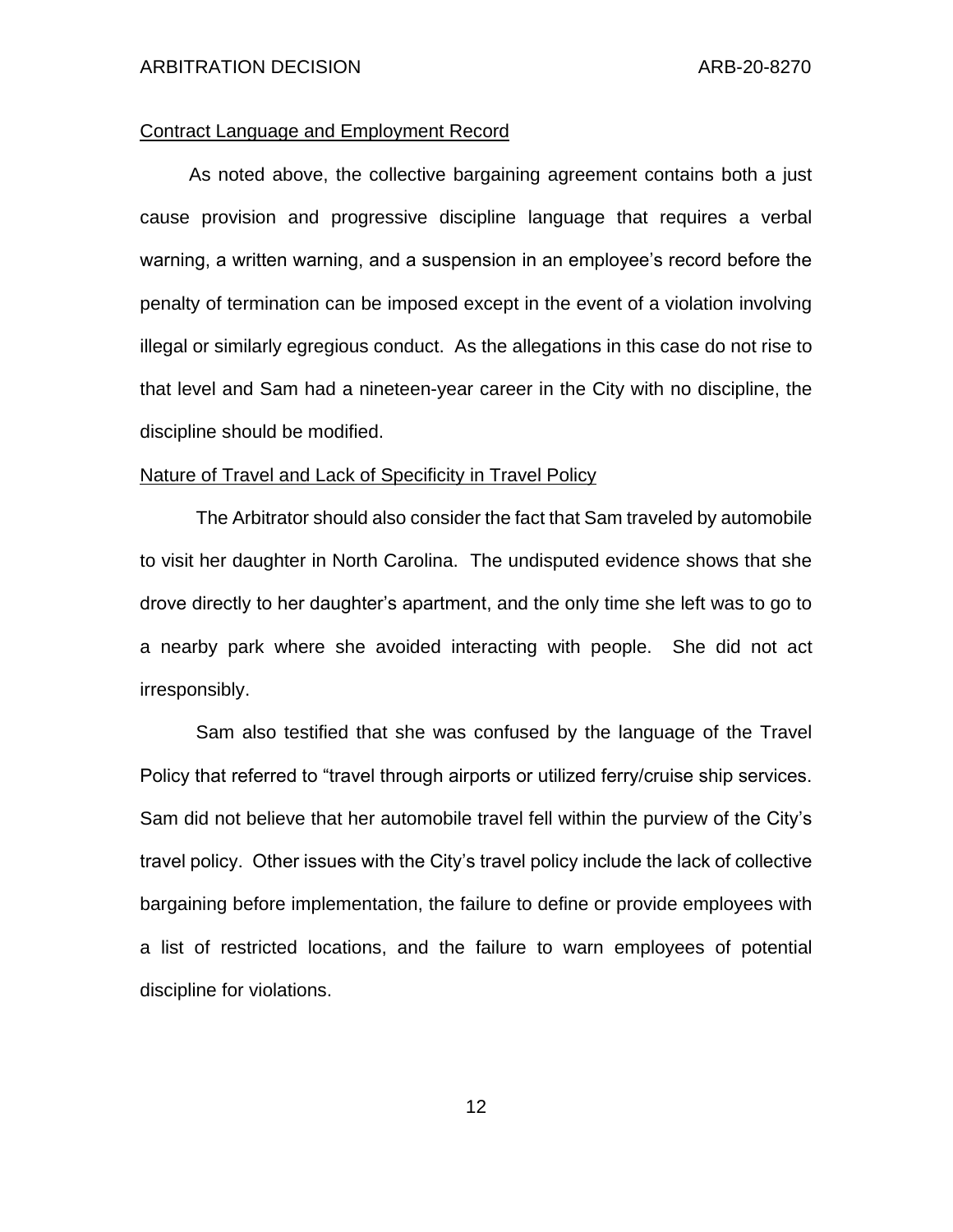#### Weingarten Violation

After working all day, Machado confronted Sam and asked her if she had traveled to North Carolina. Significantly, even though Sam's response to his question was later used as the primary justification for her termination, Machado admitted that he did not inform Sam that she had the right to have Union representation present at the questioning.

The manner in which Sam's Weingarten Rights were violated, in addition to all the other factors compel the Arbitrator to modify the penalty to a verbal warning. Sam was clearly prejudiced by the City's failure to offer her the right to have a Union representative present. Had a Union representative been allowed to attend the questioning he or she could have advised Sam to tell the truth and the City might not have moved for termination.

#### Due Process

In addition to the above-described manners in which the City violated Sam's rights to just cause and progressive discipline under the collective bargaining agreement, the City's summary termination of Sam without conducting an investigation, including an interview of Sam, violated her right to industrial due process.

Slagle admitted that he conducted no investigation, and nobody from the City ever had the benefit of hearing Sam's side of the story. Instead, the City's entire case is based on Sam's initial shocked reaction when confronted by Machado instead of a thorough investigation.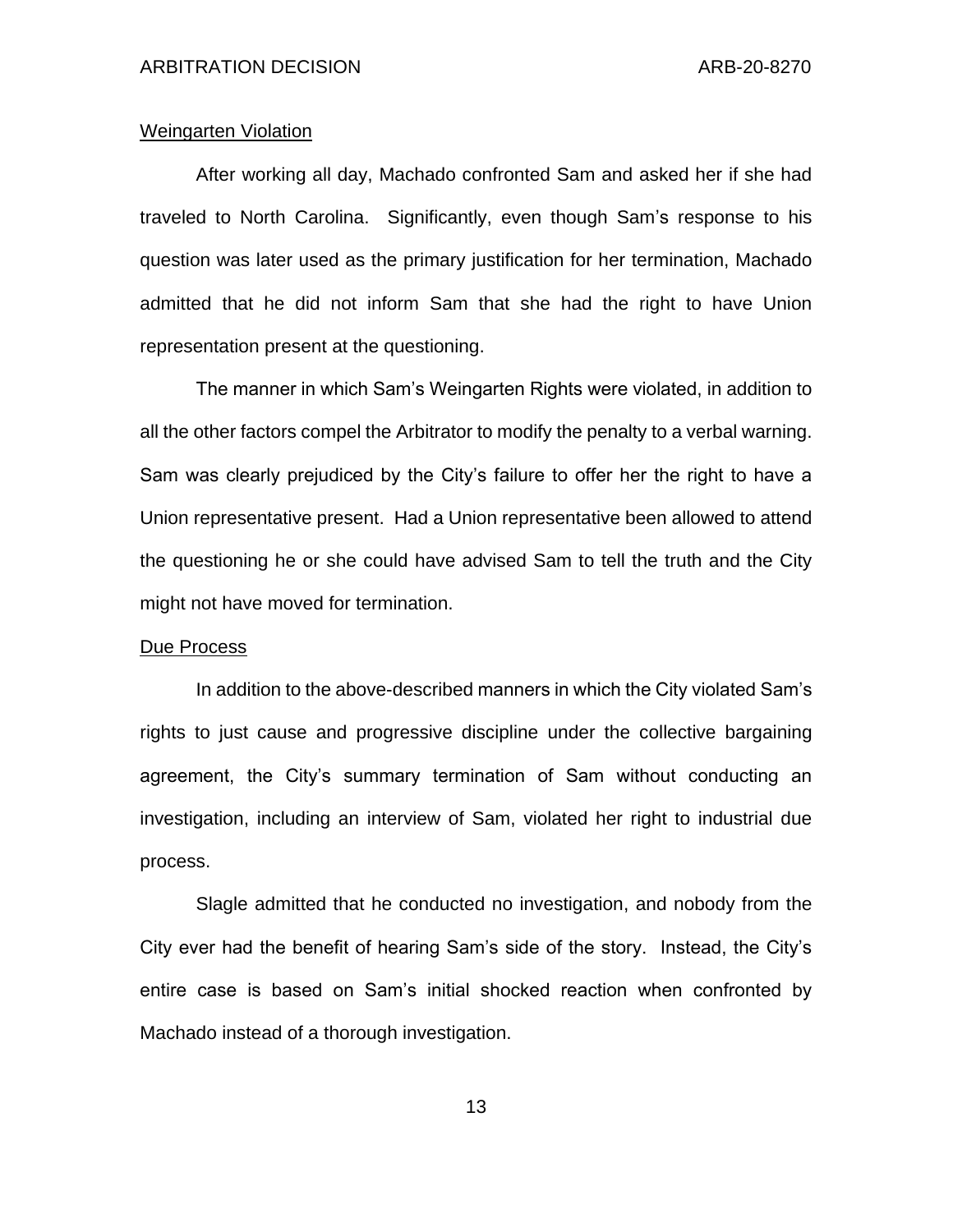## Safety Standards Policy

The third basis for Sam's termination was that she allegedly wasn't wearing a mask on July 29, 2020. This allegation should be discounted because City employees were not required to wear masks at all times while at work. Sam testified that she was not required to wear a mask when at her desk, but that she did wear one whenever she could not maintain a social distance of six feet from another person. Machado never testified that Sam had failed to wear a mask and that while Slagle testified that he "observed Sam not wearing a mask, he failed to offer any specific testimony about whether Sam was at her desk or that she had failed to socially distance while not wearing her mask. Accordingly, in the absence of any clear evidence that Sam actually violated the Safety Standards Policy, this allegation must be discounted.

#### **Conclusion**

For all the foregoing reasons, the Arbitrator should conclude that the City's termination of Sam violated Article V and Article VI, Section 5 of the collective bargaining agreement. Even if the Arbitrator concludes that Sam committed any of the alleged violations, in view of her previously unblemished employment record and all the other mitigating factors discussed, the Arbitrator should modify the discipline to a verbal warning in accordance with the Progressive Discipline language of the collective bargaining agreement with a make whole remedy for Sam.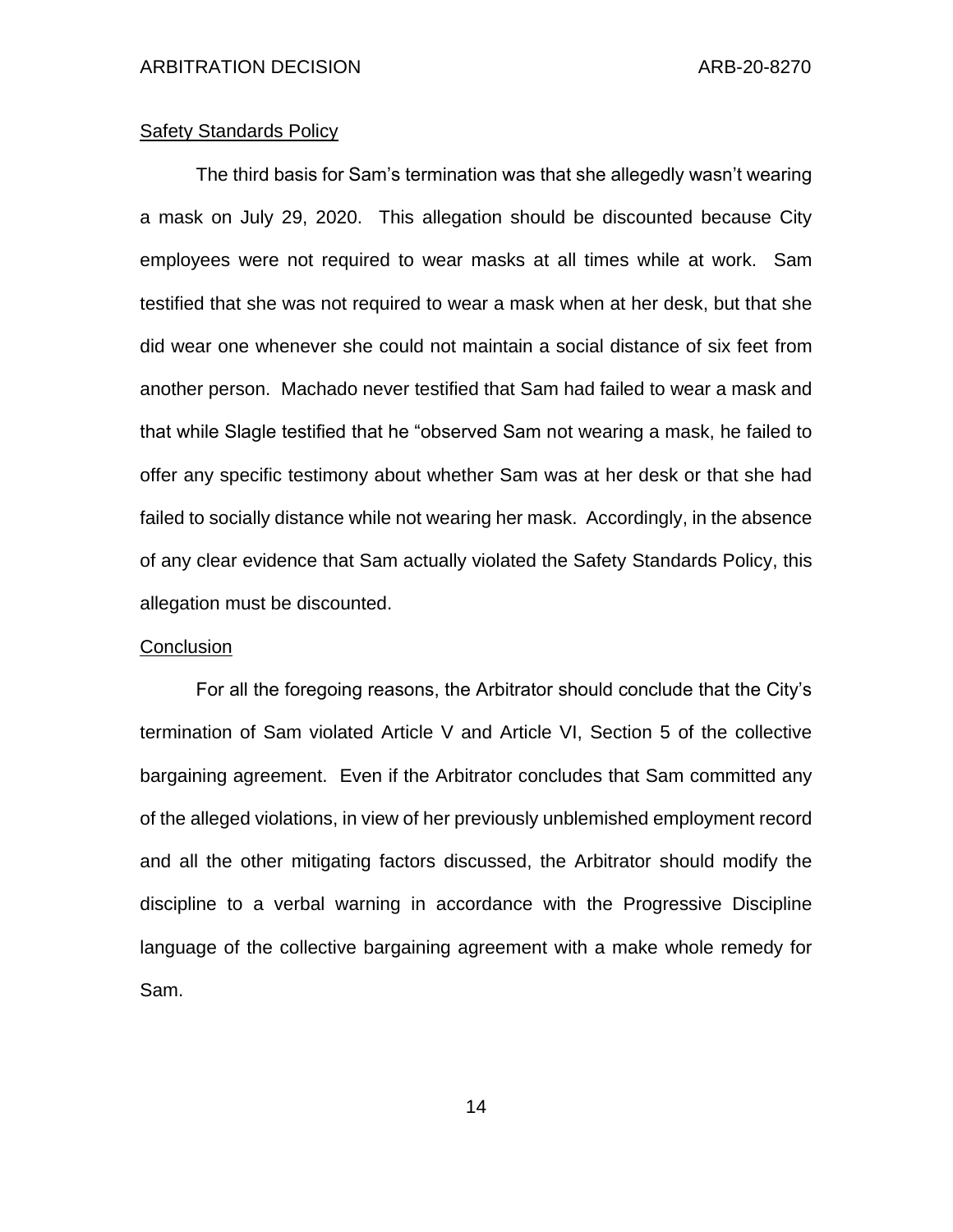## **OPINION**

The issue before me is: Did the City's termination of Health/Sanitary Code Inspector Lisa Sam on August 24, 2020, violate Article V (Management Rights of Employer) or Article VI, Section 5 (Progressive Discipline) of the Association's Collective Bargaining Agreement with the City? If so, what shall be the remedy? For all the reasons stated below, the City did not violate Article V or Article VI, Section 5 of the collective bargaining agreement when it terminated Sam on August 24, 2020.

Spring 2020 represented an early phase of the COVID 19 pandemic, with many uncertainties and disruptions to people's daily activities. In response to this emerging pandemic, Federal, State and Local officials enacted new or revised policies for the protection of the public at large and more specifically in this case, for its employees. During this time, vaccinations were either completely unavailable, or in very limited supply to the general public. Due to the uncertainty of controlling the spread of the virus, and the lack of an available vaccine, social distancing policies and travel restrictions were broadly implemented, including in the City of Lowell. It is with this background that the City of Lowell's actions in terminating Sam must be judged.

Sam's first trip out of state occurred on May 28, 2020, when Sam traveled to Florida. Sam returned to Massachusetts on June 1, 2020, but did not inform her supervisor of her trip, as required, until June 9, 2020, at which time she was informed that she need to quarantine for fourteen days before returning to work. Sam returned to work on June 16, 2020, having completed her mandatory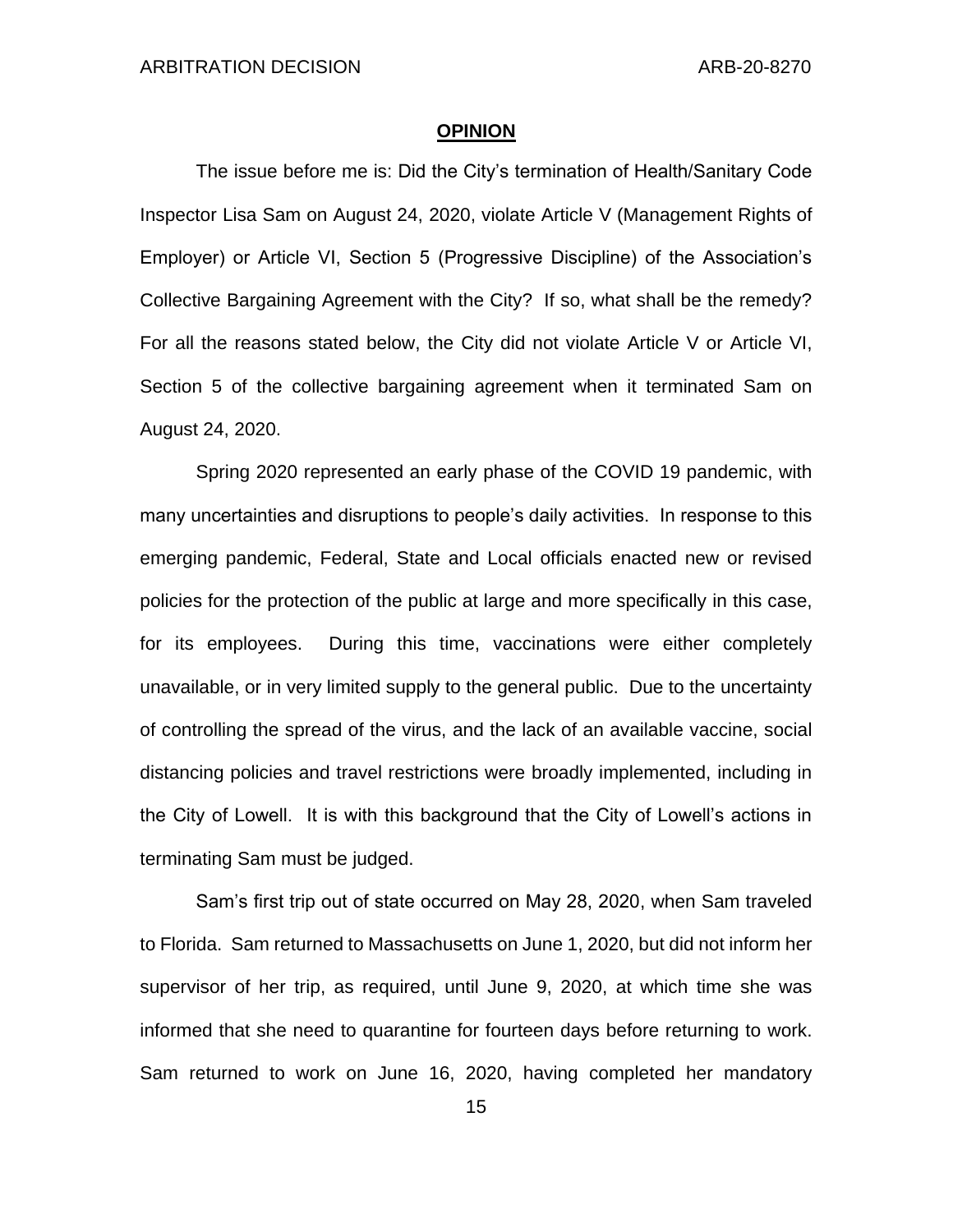ARBITRATION DECISION ARB-20-8270

quarantine. Any argument that Sam was unaware of the need to quarantine after traveling out of state after her second trip is unconvincing. Sam, after reaching out for information upon her return from her first trip, and having to quarantine for an additional seven days before returning to work, can not conceivably argue that she was unaware of the need to quarantine upon her return from her second trip.

Sam's second trip out of state occurred on July 22, 2020, when she drove to North Carolina to see her daughter. Sam drove down and back and testified that her only outing was a walk in a park in North Carolina. Sam returned to Massachusetts on July 26, 2020, and returned to the office on July 29, 2020, without quarantining. In addition to failing to quarantine, Sam failed to inform her supervisor of her travels either before, during or after her trip. During her workday on July 29, 2020, Sam conducted an inspection of a local business and was observed working in City Hall without a mask while not socially distancing herself from other individuals. Sam's reckless actions jeopardized the health and safety of her co-workers and any members of the community she encountered on her inspection. Sam's blatant disregard for the policies enacted to contain the spread of the virus is inexcusable, especially given the fact that she had just recently traveled and was forced to quarantine, thereby unquestionably being aware of the requirements after this second trip.

Adding to the undeniable certainty that Sam was aware of her violation of the Travel policy was her reaction to being asked by Machado about whether she had traveled to North Carolina. Sam angrily wanted to know who told him. Then she lied and said she had not traveled to North Carolina. If Sam was truly unaware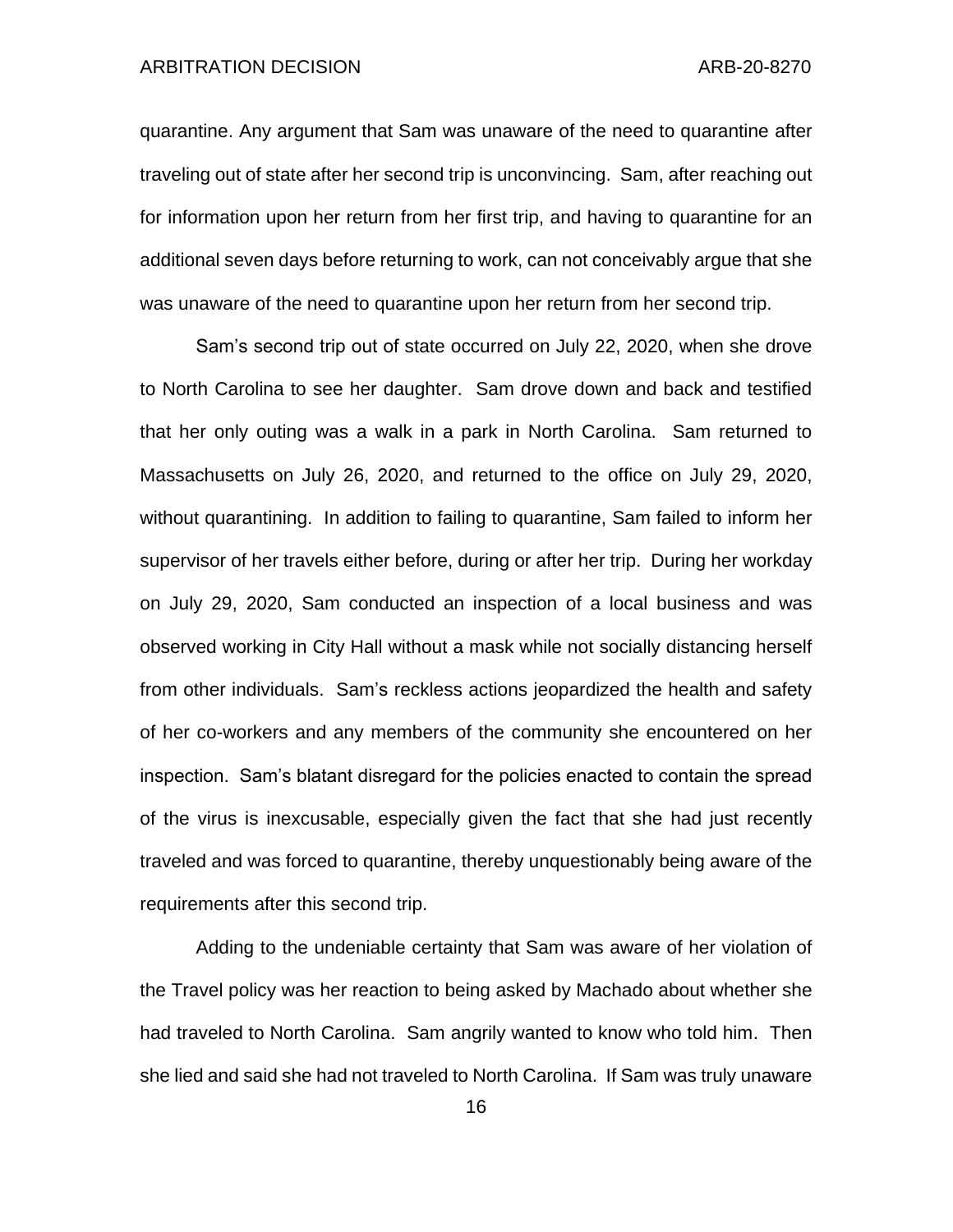ARBITRATION DECISION ARB-20-8270

of her need to quarantine, she would have no reason to lie. Instead Sam, keenly aware of her violation of the Travel Policy, lied to her supervisor in an attempt to cover up her misdeeds. It was not until the next day that Sam, in an attempt at damage control, emailed Slagle and confessed to traveling, not quarantining, and lying to Machado about the whole situation.

Sam's flouting of both the Travel Policy surrounding quarantining, and the mask wearing requirements at City Hall is especially alarming when one considers her position with the City. Sam is not a City employee who works alone. Sam is a Health Inspector / Code Enforcement Officer tasked with enforcing State and Local regulations, including COVID 19 regulations, for City business to remain open. The City could not have any confidence that Sam, unwilling to abide by the regulations herself, would enforce the regulations with the City's residents. Sam's actions, in addition to physically placing her co-workers and City residents with whom she interacted with on inspections in a compromised position by traveling, failing to quarantine, and failing to wear her mask when required, also placed the City in the impossible situation of having no credibility with the public when it continued to employ an inspector who failed to follow the same rules she was entrusted to enforce.

The City's decision to terminate Sam instead of imposing a lesser penalty is also justified based on Sam's actions and her attempt to cover them up by lying. Sam's nineteen year mostly unblemished disciplinary record must be considered when deciding the level of appropriate discipline. Article VI, Section 5 Progressive Discipline procedures must also be considered. Even with these two factors being